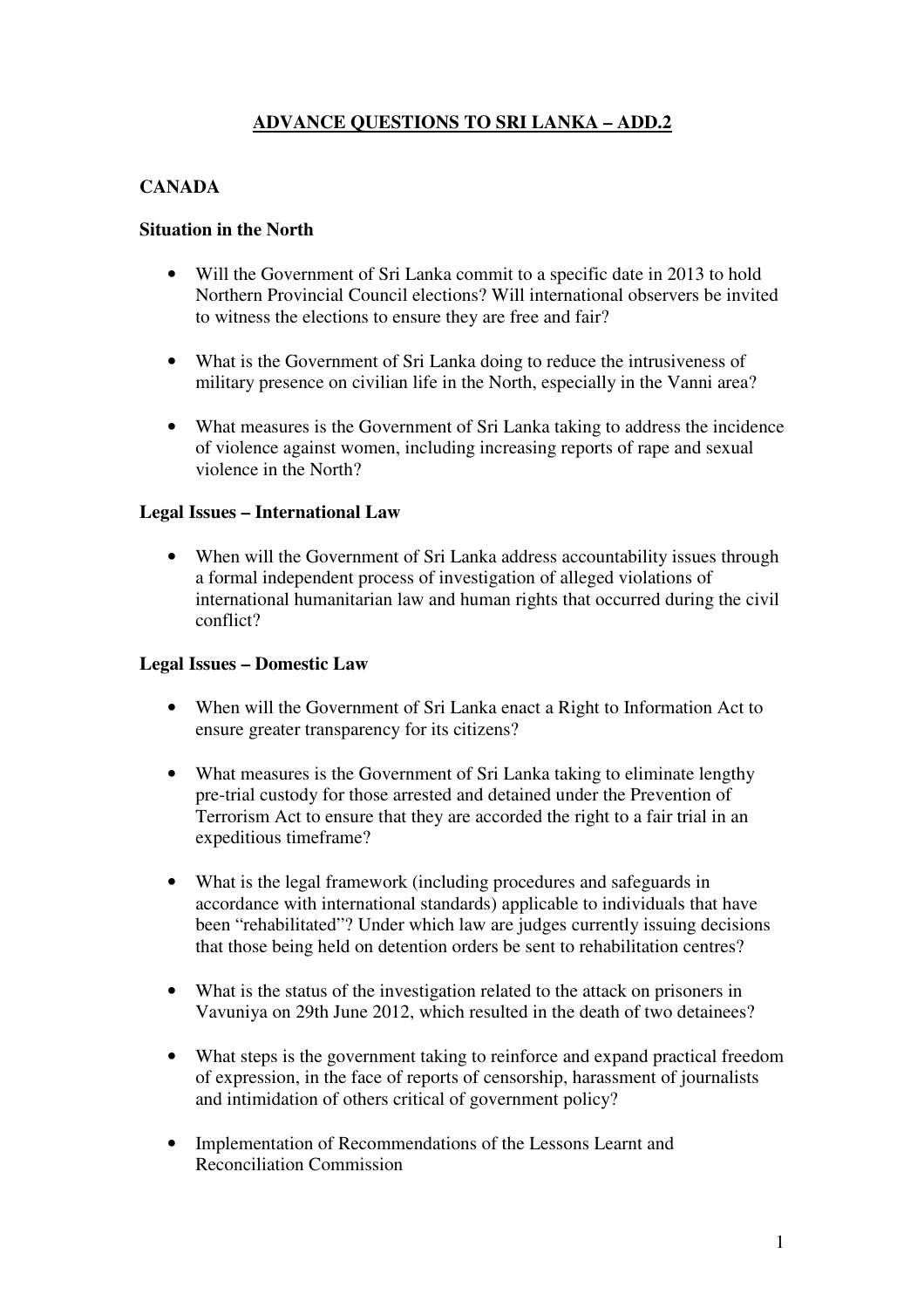- We note that the Government of Sri Lanka has released a National Action Plan to implement recommendations of the Lessons Learnt and Reconciliation Commission (LLRC). When will the government report on implementation of the National Action Plan?
- Many of the key activities listed in the National Action Plan have been referred to the yet-to-be-established Parliamentary Select Committee (PSC). Has there been progress toward establishment of the PSC? If not, what alternative measures does the Government of Sri Lanka have planned to ensure that activities in the National Action Plan are implemented in a timely manner?
- The National Action Plan addresses implementation of 91 of the 285 recommendations contained in the LLRC report. How does the Government of Sri Lanka plan to address the additional 194 recommendations contained in the report?

### **Internally Displaced Persons (IDPs)**

• The Menik Farm IDP camp was closed in September 2012, but not all IDPs were able to return to their original homes, and there are concerns that relocations were not done in accordance with international standards. New temporary housing is reportedly inadequate, and IDPs have not been provided with written guarantees of compensation or entitlements. What steps is the government taking to address these concerns and adhere to international standards?

### **Reconciliation**

• What steps has the Government of Sri Lanka taken to promote reconciliation within the country three years after the end of the civil conflict? As one aspect, what specifically has been done to implement devolution of power stipulated in the 13th amendment to Sri Lanka's constitution?

## **CZECH REPUBLIC**

- What measures are being taken to strengthen the capacity and ensure the independence of the national Human Rights Commission?
- How is with regard to resources, financial and personal, ensured implementation of the National Action Plan for the Promotion and Protection of Human Rights and of the recommendations of the Lessons Learnt and Reconciliation Commission? Is civil society involved in this process?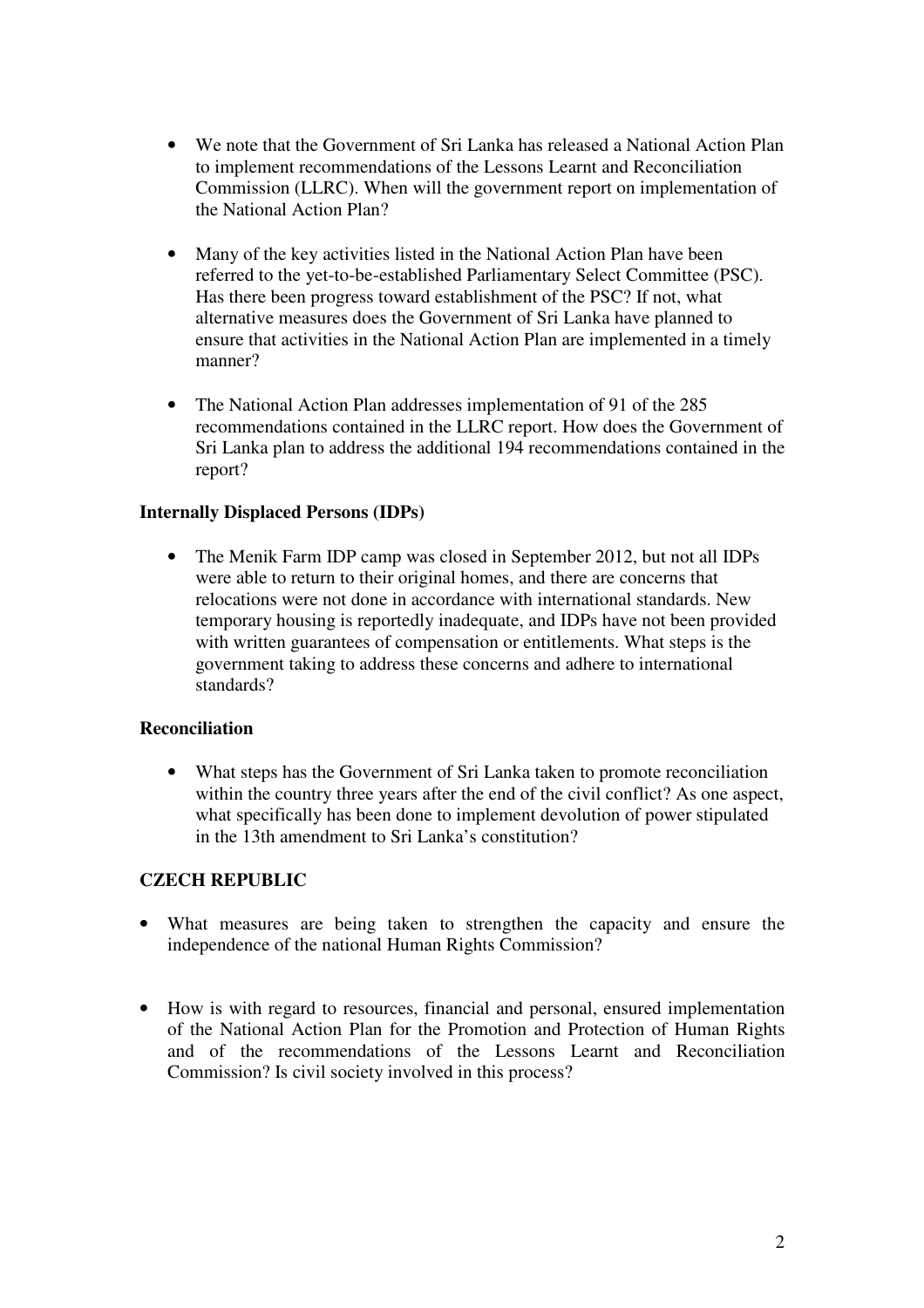• What measures is Sri Lanka taking to strengthen its implementation of the CAT, in particular in prison and detention centers? Does the Government consider acceding to the OPCAT?

## **NETHERLANDS**

#### **1. Freedom of expression and media (internet)**

• The Government of Sri Lanka is said to be committed to taking necessary steps to ensure the safety of media institutions and personnel, in order to ensure media freedom. However, over the last year we have seen restrictions being imposed and even the banning of websites in Sri Lanka. How does the Government of Sri Lanka relate the mentioned media freedom to these facts and if restrictions would be seen appropriate what would be the objective and legislative foundation on which this is done?

### **2. Human Rights Defenders**

• Although it is recognized that human rights defenders are entitled to all safeguards, including enjoyment of fundamental rights and protection under ordinary law, this group is under pressure in Sri Lanka. The Government of Sri Lanka states that in instances where complaints have been made, impartial and comprehensive criminal investigations have been conducted and judicial proceedings were initiated. How does this show in the number of cases that was investigated and that was consequently solved, and how will these efforts be further strengthened to ensure a safe environment for human rights defenders and their activities?

#### **UNITED KINGDOM**

- We would appreciate an update on progress made by the Court of Inquiry appointed by the Sri Lankan Army to investigate allegations of war crimes? Will the deliberations of that Court be made available to the public?
- We would be grateful to know what is the status of the recommendations from the LLRC report that were not included in the LLRC Action Plan? Can the government update on the status of actions committed to under the plan and which carry a three month deadline?
- We would be grateful to know what concrete steps the government of Sri Lanka has taken to implement the recommendations of the UN Committee Against Torture and the Special Rapporteur on torture?
- The Working Group on Enforced Disappearances records 5,653 open cases. In how many of these cases has the government of Sri Lanka undertaken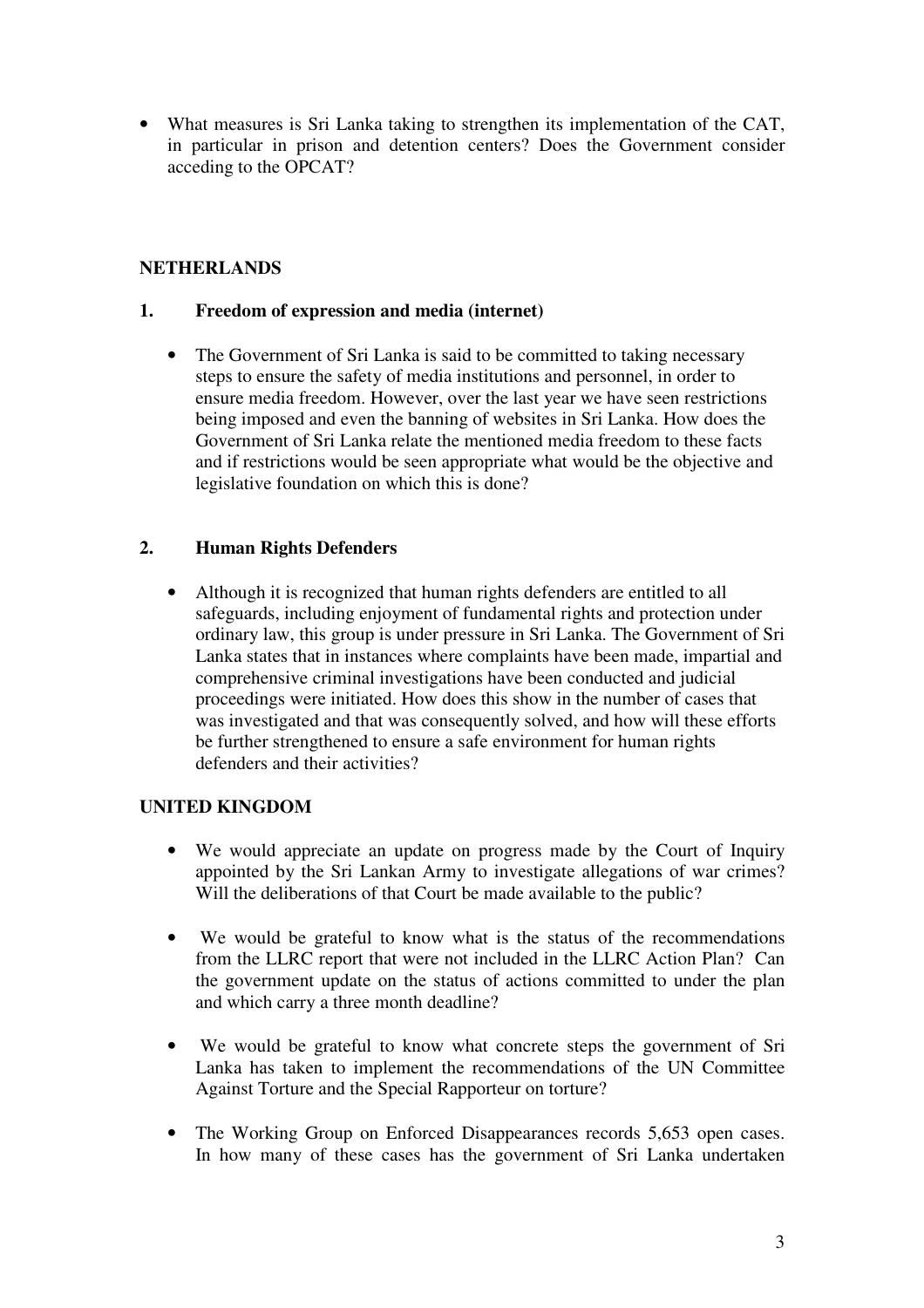investigations? How many disappearances that have taken place since the end of the conflict in 2009 is the government investigating?

- Could the government of Sri Lanka outline the process for military and government acquisition of private property and the compensation received when this occurs?
- We would be grateful to know whether the government of Sri Lanka will issue an invitation to the six UN Special Procedures that have outstanding requests for visits? If so, when?

#### **UNITED STATES OF AMERICA**

- Since the end of the war the Government has conducted several national level and local municipal council elections, including one as early as August 2009 and the presidential and general elections held island-wide in 2010. Why has there been a considerable delay in holding elections for the Northern Provincial Council, and what can the government do to move the elections date up from September 2013?
- What is the status of the Witness and Victim Protection Bill that the Government committed to passing during the 2008 UPR first cycle?
- What is the status of the investigations into (a) the Channel 4 video, (b) the assassination of five students in Trincomalee (Jan 2006), (c) the execution of 17 ACF aid workers in Muttur (Aug 2006), (d) the murder of 10 workers in Pottuvil (Sep 2006), (e) the assassination of editor Lasantha Wickrematunge (Jan 2009), and (f) the disappearance of cartoonist Prageeth Eknaligoda (Jan 2010)?
- Given the uncertainty that exists as to whether some missing persons are in state custody, is there a national mechanism to address the cases of the missing and detained, and to take official steps to officially resolve the legal uncertainty of the status of the missing, by issuing death certificates or other appropriate legal declarations of their status for the benefit of their families? According to the Annex of the LLRC Report, representations to the commission reported over 1,000 disappearances following arrest by security forces. What action has the government taken to account for these disappearances following arrest?
- Given that not all the recommendations of the LLRC report were included in the LLRC Action Plan, what will happen to those recommendations that were not included? Will the recommendations not included in LLRC Action Plan be implemented at a future date? How does the Government propose to carry out an independent assessment on the progress of the activities in the LLRC Action Plan?